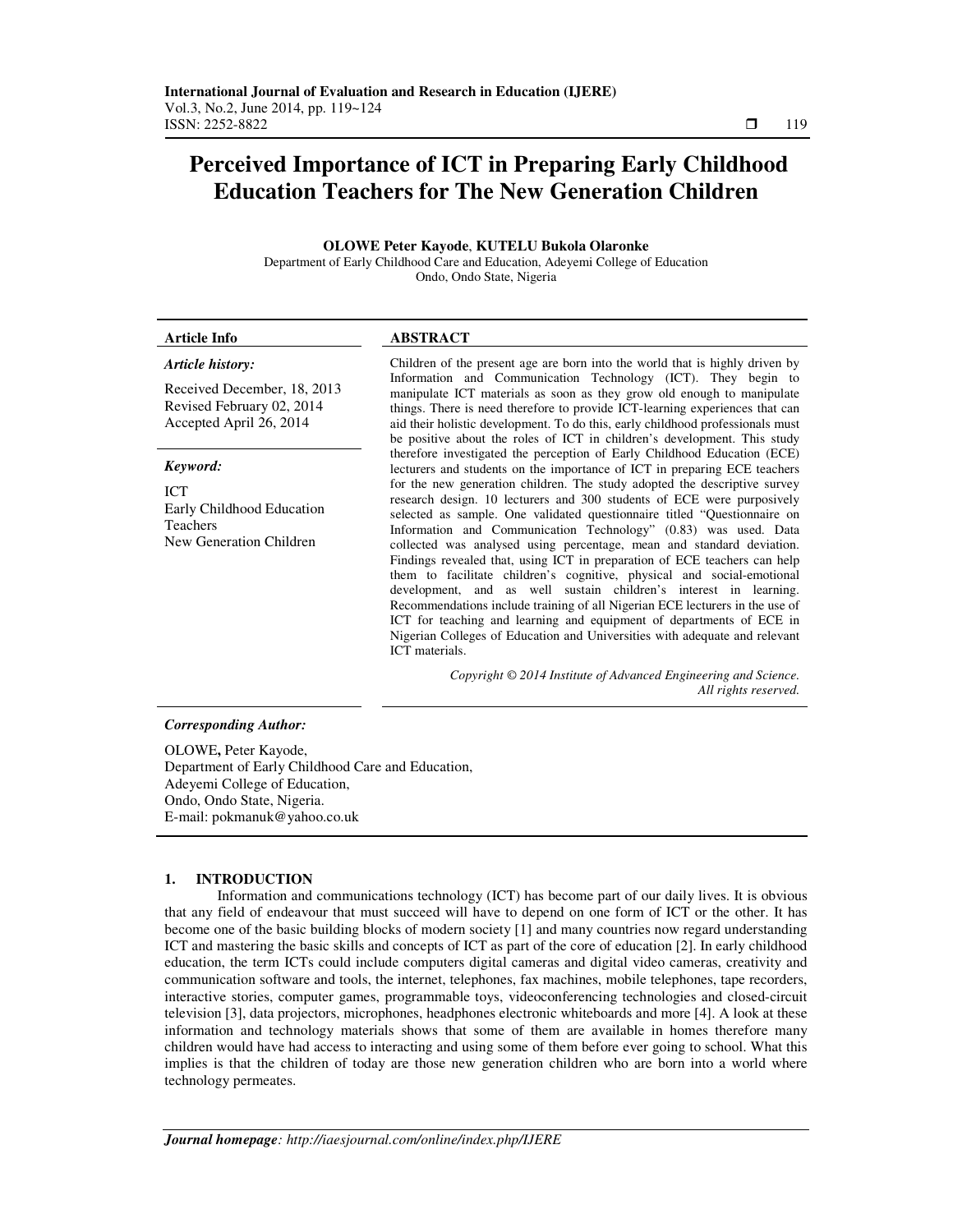We are in the world of these new generation children whom are referred to by some authors as "digital natives" [5]**,** the "millenials" [6] and the "D-generation" [7]. These new generation children are born into a world of ICT driven society where remote controls, mobile phones, programmable toys, digital cameras and computers among others are tools that are available for them to use at home as soon as they have grown enough to manipulate play materials. This is why [5] observed that digital technology is so much part of their lives that they barely notice it is there. The new generation children can press play and stop button on DVD and CD players, use the remote to surf television channels [5]**,** use mobile phones to play game, select their favourite music and take photograph of their siblings, type letters on computer and view them on screen and operate programmable toys for play and fun. These are to mention few among the many things the new generation children can do with the available ICT tools around them.

Since the new generation children are born into the world of ICT and they have been using and interacting with ICT tools even before ever going to school, it is expedient that they are given opportunity to enjoy many benefits that ICT can provide them in their learning process and development. Dr. Perry, in an interview, corroborates this as he submitted that technologies should be used to enhance curriculum and experiences for children because technology is revolutionizing the world the new generation are living in and it is not going to go away. Early childhood education is concerned about providing quality experience for children in order to aid their cognitive, physical and social-emotional development. ICT can play vital role in achieving this role. In the area of cognitive development for instance, [8] reported some authors by saying that when teachers support children and media rich content is integrated with the curriculum, technology experiences are associated with better language and literacy outcomes, such as letter recognition, sequencing, and sounds; listening and comprehension; vocabulary; and understanding concepts about stories and print. This role of ICT can also be in helping children develop skills of reasoning, predicting and problem-solving especially when they play games, surf television channels with remote controls and interact with touch screen media tools among others.

[9] has observed that since children are active and mobile, they need frequent changes in learning modalities. Thus, in the area of physical development, children can develop their fine motor skills while manipulating buttons or keys on technology materials such as mouse, remote control, mobile phones, computer keys and programmable toys. They can also develop their gross motor skills while crawling or running after a movable programmable toy or moving around the school premises to use battery powered walkie-talkie. As for social-emotional development, children can work and play together to use technology tools. In the process, they would have opportunity to relate to one another, share materials, cooperate in achieving given tasks and accept others. Apart from this, ICT would enable the teacher to provide experiences with technology materials so that they can make learning interesting and sustain children's attention in learning activities.

At this juncture, it must be mentioned that for children to enjoy the immense benefits that ICT can offer them in cognitive, physical, social and emotional development, their teachers must have the professional skills and experience needed. This informs the reason for the submission of NAEYC and Fred Rogers Center for Early Learning and Children's Media, in their joint position statement titled "Technology and Interactive Media as Tools in Early Childhood Programs Serving Children from Birth through Age 8", that educators must be knowledgeable and prepared to make informed decisions about how and when to appropriately select, use, integrate, and evaluate technology and media to meet the cognitive, social, emotional, physical, and linguistic needs of young children. [10] have agreed further that early childhood educators need training and professional development opportunities to develop the technology and media knowledge skills and experience needed to meet the expectations set forth in the statements. To corroborate this view, other authors have said that early childhood educators need to be supported with quality preparation and professional training, and they need available, affordable and accessible professional development opportunities that include in-depth, hands-on technology training, ongoing support, and access to the latest technology tools and interactive media [11]-[13].

Some research results have emphasized the need for professional development of pre-service ECCE teachers in the use of ICT [14],[15] while others have demonstrated the effectiveness of preparing pre-service ECCE teachers in the use of ICT [5]**. I**t is pertinent mention therefore that this has implication for the lecturers who are expected to professionally prepare the Early Childhood Education teachers. In this vein, [10] and [15] have noted that teaching in this age of digital learning also has implications for early childhood teacher educators in how they integrate technology tools and interactive media in the on-campus and online courses they teach, and how well they prepare future early childhood teachers to use technology and media intentionally and appropriately in the classroom with young children.

The big question that agitates mind however is whether the ECE lecturers who are expected to use ICT in teaching and the pre-service teachers that will provide ICT learning experience for children perceive that ICT can provide opportunity for holistic development of children. An opportunity to gain insight into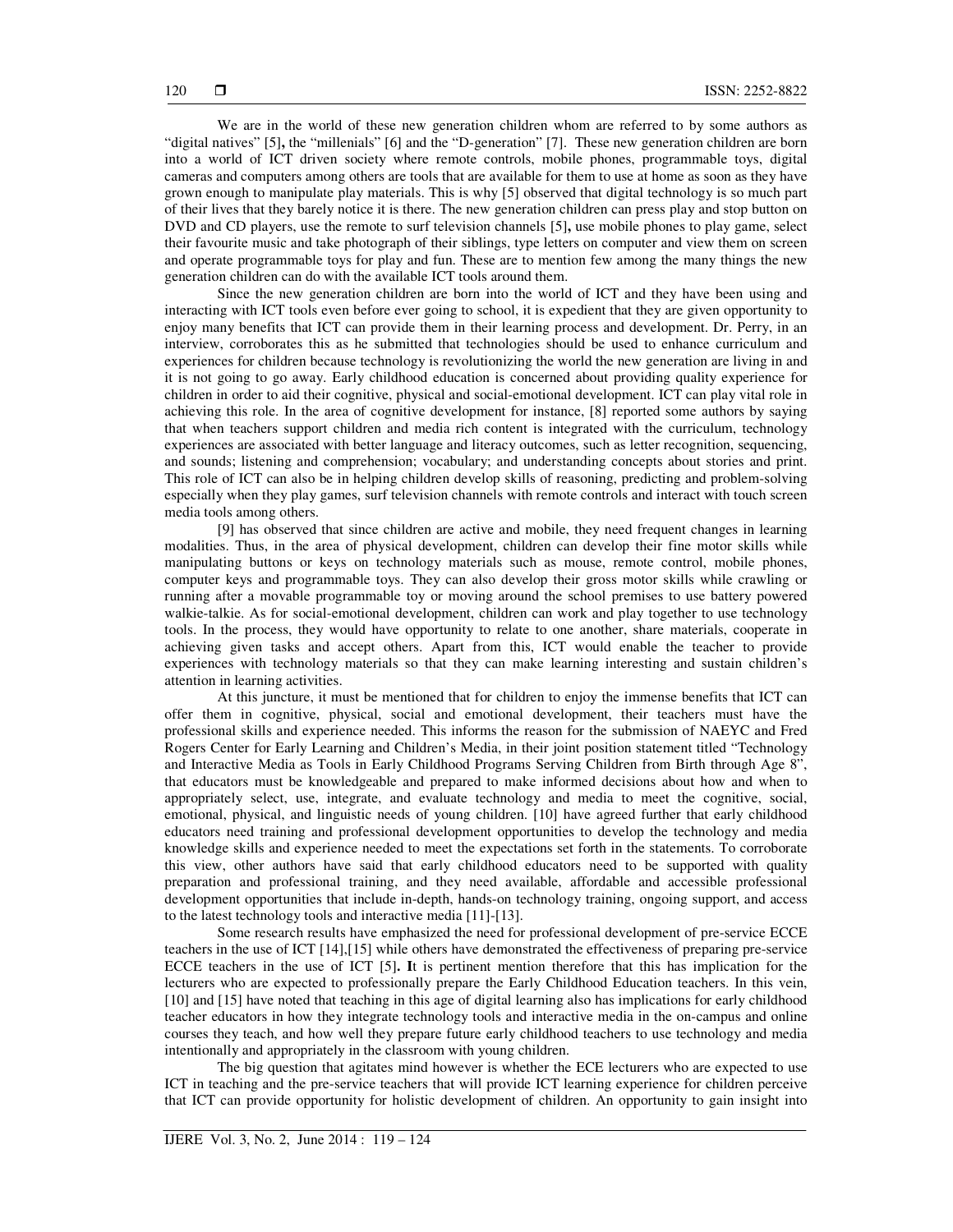what the lecturers and students believe about ICT and holistic development of children would help to determine whether they will accept and fully appreciate the integration of ICT in professional preparation of ECE teachers. It is based on this premise that this study investigated ECE lecturers and pre-service students' perception on importance of information and communication technology in preparing the Early Childhood Education teachers for the new generation children. In the description and communication technology in preparing the Early Childhood<br>
In teachers for the new generation children.<br>
SEARCH METHOD<br>
This study adopted the descriptive survey research design. The population for t

### **2. RESEARCH METHOD**

all ECCE lecturers and students in Nigerian Federal Colleges of Education. 10 lecturers and 300 students were purposively selected in the Department of Early Childhood Care and Education in Adeyemi College of Education, Ondo, Ondo State, Nigeria. In all, the sample was made of 310 participants. One validated questionnaire titled "Questionnaire on Information and Communication Technology in ECE" was used. The all ECCE lecturers and students in Nigerian Federal Colleges of Education. 10 lecturers and 300 students were purposively selected in the Department of Early Childhood Care and Education in Adeyemi College of Education, On respondents. The section B had 15 items. Items 1-4 were based on cognitive experiences, 5physical experiences while items 7-10 were based on social-emotional activities that can be provided for children by teachers using ICT. The remaining items 11-15 were based on things teachers can do with ICT to motivate and sustain children's attention in learning activities. The response type of Strongly Disagree, Disagree, Agree and Strongly Agree was adopted for the instrument. The instrument was given to two lecturers who have been taking ECE 215 (Technology for the Early Years) in Early Childhood Education lecturers who have been taking ECE 215 (Technology for the Early Years) in Early Childhood Edu<br>Department for suggestions and corrections. 20 copies of the instrument was then administered in Ekit College of Education in Nigeria to NCE students of ECCE. The data collected was analysed using the Cronbach Alpha Technique and the instrument yielded reliability coefficient of 0.83. The data gathered was Cronbach Alpha Technique and the instrument yielded reliability coefficient of 0.83. The data gathered was<br>analysed using the descriptive statistics of percentage, mean and standard deviation and presented using bar chart. the lecturers and students believe about ICT and holistic development of children would help to<br>nine whether they will accept and fully appreciate the integration of ICT in professional preparation of<br>tetachers. It is base iences while items 7-10 were based on social-emotional activities that can be provided for chers using ICT. The remaining items 11-15 were based on things teachers can do with ICT to sustain children's attention in learnin



#### **3.** RESULTS AND ANALYSIS

Perceived Importance of ICT in Preparing Early Childhood Education Teacher .... (Olowe Peter Kayode)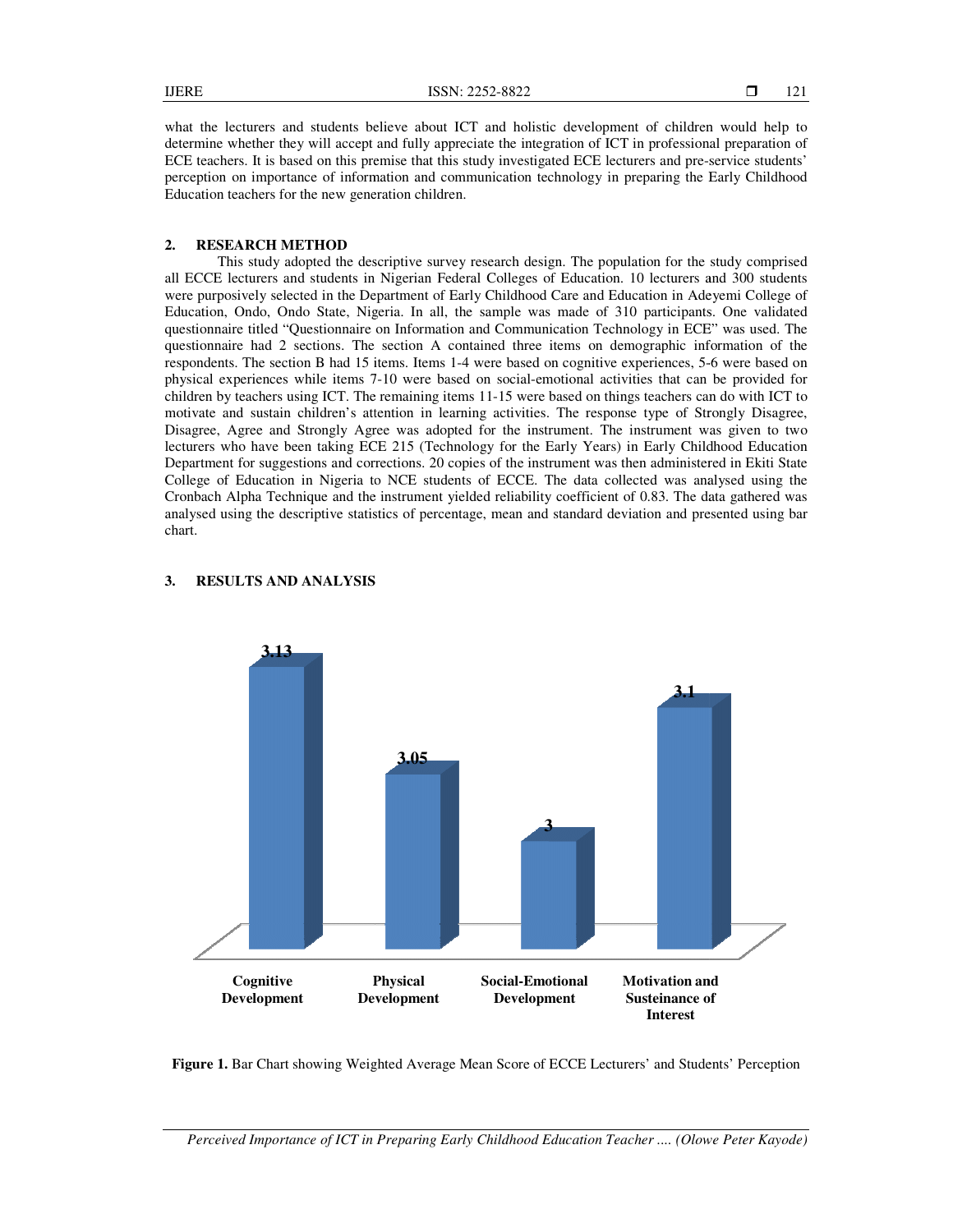Figure 1 above shows that, out of 4.00 maximum weighted average value obtainable, the lecturers' and students' perception rated as follows: cognitive development (3.13), physical development (3.15), socialemotional development (3.00) and motivation and sustenance of interest (3.10). What this means is that the lectures and students agreed to all the positively worded items in the questionnaire used. Their perception in the four areas investigated is therefore positive.

Findings from this study revealed that ECCE lecturers and students perceived that preparing teachers using ICT can help them to facilitate children's cognitive, physical and social-emotional development. Again, it was found that the teachers can use ICT to motivate children and sustain their interest in learning activities. These findings may be associated with the fact that the ECCE lecturers have been informed through training, conferences and or their personal about the immense benefits that ICT can offer in preparing ECCE teachers. Again, it may not also be unconnected to the fact that the students covered in this study have been exposed to a particular course titled "ICT in the Early Years". They might have learnt about the importance of ICT to their training. These findings corroborate the report of some authors given by [8] that when teachers support children and media rich content is integrated with the curriculum, technology experiences are associated with cognitive outcomes.

In another dimension, it is possible that the lecturers as well as the students have read about some articles or position statements emphasizing the need for introduction of ICT in ECCE teachers' preparation programmes. Such position statement is that of NAEYC and Fred Rogers Center for Early Learning and Children's Media in which it was mentioned that educators must be knowledgeable and prepared to make informed decisions about how and when to appropriately select, use, integrate, and evaluate technology and media to meet the cognitive, social, emotional, physical, and linguistic needs of young children.

#### **4. CONCLUSION**

The opinion expressed by ECCE lecturers and teachers is an indication that ICT can play a very vital role in holistic development of children. It can aid the caregiver or teachers to provide ICT-based learning activities and experiences that can sustain children's interest in learning and as well aid their cognitive, physical and social-emotional development. It is recommended therefore that all ECCE lecturers in Nigeria should be trained by the government and appropriate bodies and agencies in the use of ICT for teaching and learning. Such training should be practical in nature. In the same vein, the government as well as interested bodies like UNESCO should train the on-the-job teachers and early childhood care providers who are working with children, through seminar and conferences, on the efficacy of ICT in facilitating holistic development of children. Also, the government, donor organizations and school management should equip all the departments of ECCE in Nigerian Colleges of Education and Universities with relevant ICT materials. Apart from this, lecturers should provide practical experiences to pre-service ECCE teachers on how they use ICT to facilitate holistic development of children.

#### **REFERENCES**

- [1] Olowe P. K., "Information and Communication Technologies (ICTs) in Nigerian Early Childhood Education". In V. I. Alebure, B. T. Opoola, A. A. Adejumobi, M. A. Oladejo, F. I. Akinsowon and E. O. Gbadegesin (Eds). *Electronic Application in Nigerian Education,* vol/issue: 1(1), 2012.
- [2] UNESCO, "Information and communication technology in education. A curriculum for schools and programme of teacher development", 2002. Retrieved from http://unesdoc.unesco.org/images/0012/001295/129538e.pdf.
- [3] New Zealand Council for Educational Research, "The Role and potential of ICT in early childhood education", *A review of New Zealand and international literature*. Ministry of Education, New Zealand, 2004. Retrieved from http://www.educationcounts.govt.nz/publications/ict/4983.
- [4] NAEYC, "NAEYC Standards for Early Childhood Professional Preparation Programs", Position statement. Washington DC, 2009b. Retrieved from htpp://www.naeyc.org/files/naeyc/file/positions/ProfPrepStandards09.pdf.
- [5] Campbell A. and Scotellaro G. "Learning with technology for pre-service early childhood teachers," *Australasian Journal of Early Childhood,* vol/issue: 34(2), pp. 11–18, 2009. Retrieved from http://www.earlychildhoodaustralia.org.au/australian\_journal\_of\_early\_childhood/ajec\_index\_abstracts/learning\_w ith\_technology\_for\_pre\_service\_early\_childhood\_teachers.html.
- [6] Wiethof C., "The millenials, the next generation of students and how to motivate them", 2006. Retrieved from http://www.cofc.edu/
- [7] Jukes I. and Dosaj A., "Understanding the digital kids," *The Info Savvy Group,* 2006. Retrieved from http://edorigami.wikispaces.com/space/showimage/Jukes+Understanding+Digital+Kids.pdf
- [8] McManis L. D. and Gunnewig S. B. "Finding the education in educational technology with early learners," *Technology and Young Children,* 2012. Retrieved from https://www.naeyc.org/yc/files/yc/file/201205/McManis\_YC0512.pdf